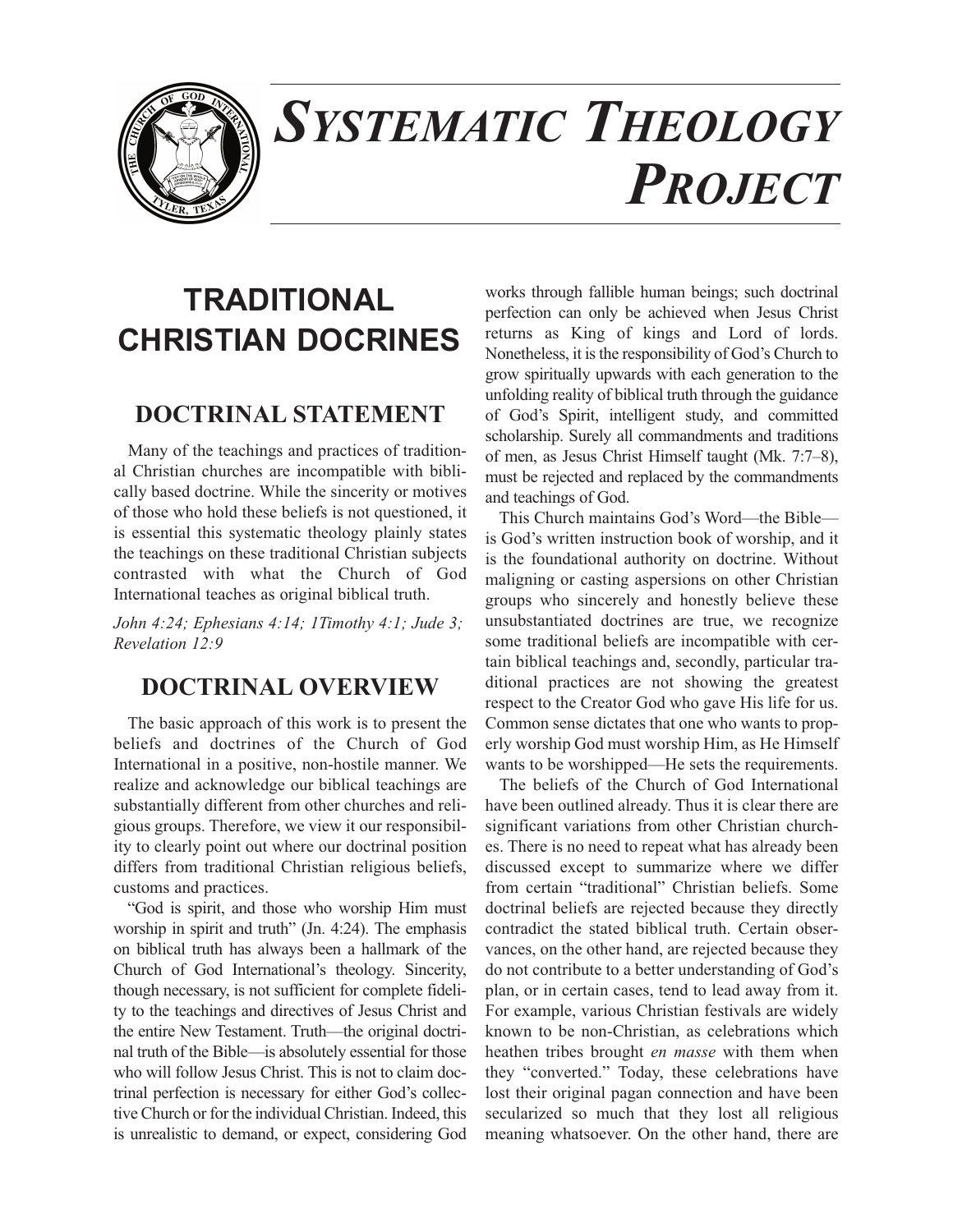celebrations within the Bible that have generally been abandoned by Christianity. We deem it far more scriptural to continue the biblical festivals than taking up the more recent traditional holidays rooted in non-Christian religions.

Many are surprised to learn that commonly held Christian doctrines are in fact not "Christian" at all—that is, they are not the teachings of the New Testament. Some of these doctrines have been generated by sincere misunderstandings about what the Scriptures teach on a given topic. However, the tradition or doctrine of some churches will exist solely on the authority of that church denomination or organization, which indeed may openly acknowledge the doctrine is not supported by Scripture. Many such beliefs are based upon church traditions that evolved in the earlier years of the respective histories of their denominations and have consequently taken on the aura of authority. While the Church of God International does not negate the importance of proper church authority and tradition, it does maintain *such authority or tradition must in no way conflict with or negate the Scriptures*. Jesus supports this premise with words of strong disapproval of those in His time that allowed men's commands to supersede God's. "In vain do they worship me, teaching as doctrines the precepts of men" (Mk. 7:7).

The main danger in observing or believing certain "harmless" doctrines or customs is they tend to lead people away from the true plan of God. Thus while one can think he is obeying God, he is actually far from knowing, understanding, and doing what God would have him do. A man may be totally sincere but may be just as totally misled by teachings of men that are not derived from the teachings of the Bible. This can lead to unknowingly worshipping God "in vain." The consequences of non-biblical doctrines are quite severe—even affecting one's eternal life (Matt. 7:21–23)!

In this context, much stress is placed by God in the New Testament upon striving for, and maintaining purity of biblically accurate belief. Purity of belief may be defined as that belief which is in accordance and consistent with the teachings of Christ and the apostles (Gal. 1:8–9). We are also instructed to earnestly "contend for the faith which was once delivered to the saints" (Jude 3). The thrust of this verse is we should strive for the same *body of beliefs* that Christ gave His early disciples

and apostles as well as the same attitude.

The doctrines explained in the following section are listed under the heading "Traditional Christian Doctrines," because they represent commonly held teachings. We have a God-given responsibility to state clearly and honestly the biblical truth on these topics. The format is to first state the traditional Christian doctrine, which will be immediately followed by the contradicting and/or corresponding doctrine of the Church of God International.

### **DOCTRINAL STATEMENTS**

#### **Doctrinal Statement on THE FALL OF MAN**

The Augustinian view—that man fell from the height of glory/perfection to the lowest depths of depravity (with total inability to choose God's way) is clearly unbiblical. Adam and Eve did not fall from any state of moral or spiritual perfection. Neither has the sin they committed been inherited by all mankind from birth (the so-called "original sin"). Rather, Adam and Eve were created morally and spiritually neutral, not yet having developed character or having done any evil. Using this free moral agency after being tempted by Satan, they chose to follow their own judgment rather than the revelation of God. Their descendents, with few exceptions, have followed the same path, thus depriving themselves of union with God.

Human beings are not born with an evil nature; they *become* sinful, to one degree or another, through allowing the evil forces that permeate the world to influence their thoughts and their choices in life.

It was actually Satan who had fallen from his position of glory and committed the "original sin." It was Satan who then influenced Eve, Adam, and thereafter all mankind to follow the same path.

*Genesis 1:31; Romans 6:16; Jeremiah 10:23; Ezekiel 18:20; John 15:4–5*

#### **Doctrinal Statement on THE IMMORTAL SOUL**

Man neither is nor has an immortal soul. The traditional concept of an immortal soul, a spiritual entity or substance with fully independent existence and consciousness, which is so fundamental to var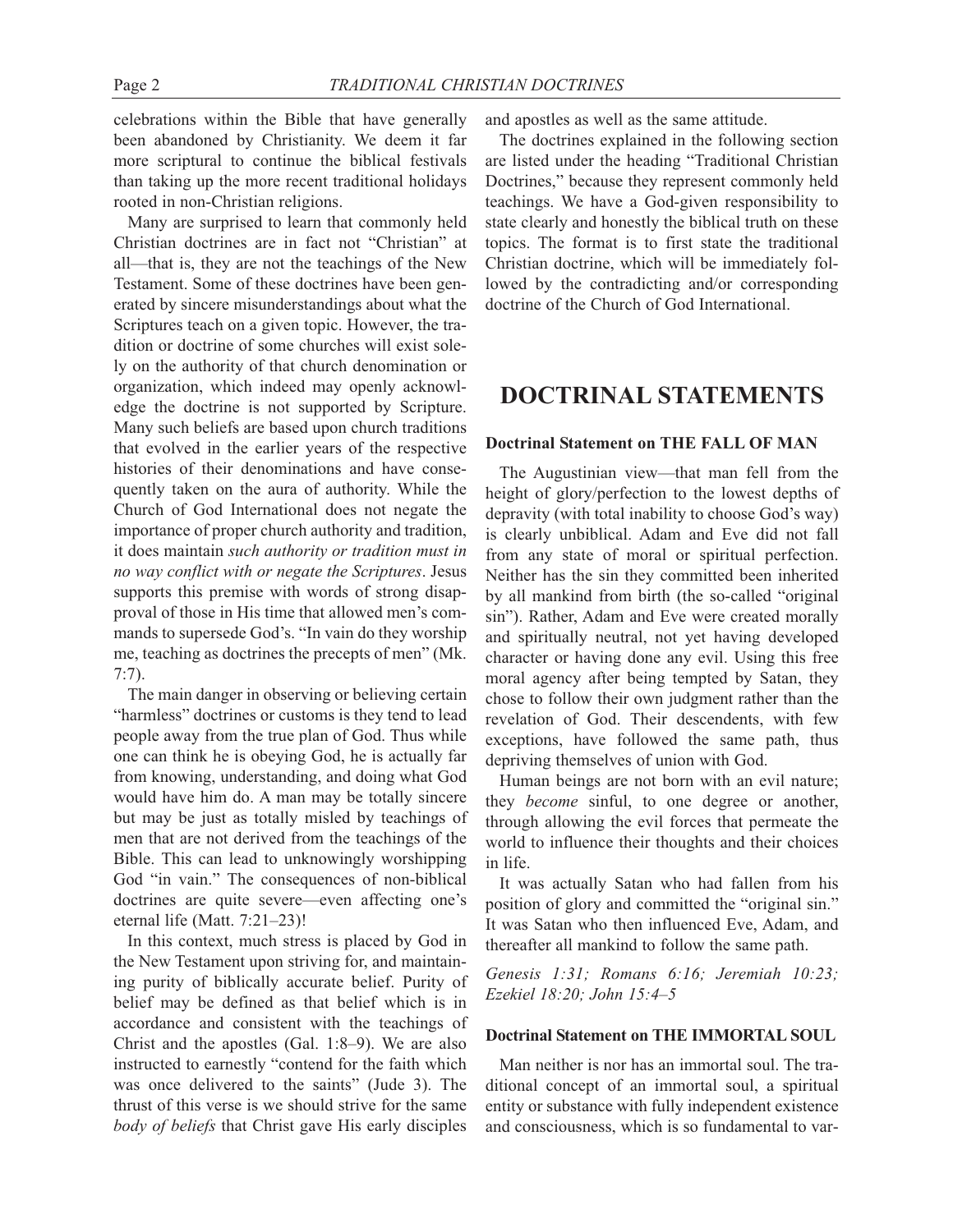ious religious systems, is a myth. Man is a totally mortal, finite, living-breathing creature who has no consciousness, no awareness, and no existence after death. In this regard humans and animals are alike—the same death befalls them both. The one element that sets man apart from animals is not an "immortal soul" but a spiritual essence—a "spiritin-man"—which transforms the human brain into the human mind. Man indeed has the *potential* for immortality, but this will occur only in the future at the resurrection from the dead when immortal life will be freely gifted from God through the Holy Spirit.

*Ezekiel 18:4, 20; Ecclesiastes 3:19; Psalms 146:4; Job 14:14; Revelation 20:5*

#### **Doctrinal Statement on HEAVEN**

The reward of the saved is not "going to heaven" at death. No conscious human beings have ever ascended into the heavens after death (except Jesus Christ). Man's destiny is to enter God's Family as His sons and daughters and to rule in His Kingdom, which will be set up on earth. The dead in Christ "rest" in their graves until the resurrection when God will bring them into His Family. Eventually, when the new heaven and new earth of Revelation 21 comes, which also brings New Jerusalem to earth from God out of heaven, God the Father's dwelling and throne will be forever with man. In this light, the question of "going to heaven" becomes meaningless, for heaven will then be on earth, which will be the final home of both God the Father and Christ the Son.

*John 3:13, Revelation 5:10; 21:1–2, Matthew 5:5*

#### **Doctrinal Statement on HELL**

The belief in an ever-burning hell, where sinners are tormented for eternity is not substantiated by the Bible. Such relentless anguish and eternal suffering is diametrically contrary to the character of a merciful, loving God. The punishment for rebellion against God will be a final destruction in the lake of fire, but this will produce death and nonexistence, not eternal torment. There is a clear difference between eternal punish*ment* and eternal punish*ing*. Except when used in a figurative sense, the Greek and Hebrew words translated "hell" in English versions of the Bible mean either the "grave" in which

corpses are buried, a place of restraint for fallen angels, or a *temporary* fire that burned rubbish near Jerusalem. Christ used the last as an analogy of the lake of fire, which will ultimately consume the wicked.

*Matthew 10:28; Malachi 4:3; Revelation 20:15; Romans 6:23*

#### **Doctrinal Statement on the TRINITY**

The concept of a closed or restricted Godhead composed of three persons—the Father, the Son, and the Holy Spirit—is non-biblical. The Godhead is a Family, presently revealed as composed of only the Father and the Son, which will eventually include all those who have been given salvation through Christ. The Holy Spirit is not a distinct person or individual entity but the power, mind, and essence of God.

*John 4:24; 10:30; Galatians 1:3; Revelation 11:15; 1 Corinthians 8:6*

#### **Doctrinal Statement on the GOSPEL**

The gospel is more than just a message *about* Jesus Christ. The true gospel involves an understanding of the person of Christ, but its main thrust is the "good news" that Jesus Christ brought. This includes the witness and warning announcement that mankind is about to self-destruct, but God will save humanity from this certain self-destruction by setting up His Kingdom on earth through Jesus Christ's return as King of kings. Also fundamental to the gospel that Jesus brought is the revelation of the way by which human beings may be part of that Kingdom and rule with Him—the revelation of how to obtain salvation. This process of salvation through Christ's death and resurrection begins with obedience to Jesus' command, "Repent, for the Kingdom of heaven is at hand."

*Matthew 4:23; Mark 1:1; Galatians 1:6–8*

#### **Doctrinal Statement on the KINGDOM OF GOD**

The Kingdom of God is not simply heaven, nor is it the Church on earth today, nor is it a spiritual kingdom within men's hearts. The Kingdom of God is a world-ruling government (with laws, a king and rulers, territory, and subjects) to be set up on earth at Christ's return and will continue thereafter, on out into eternity. The Kingdom of God is also the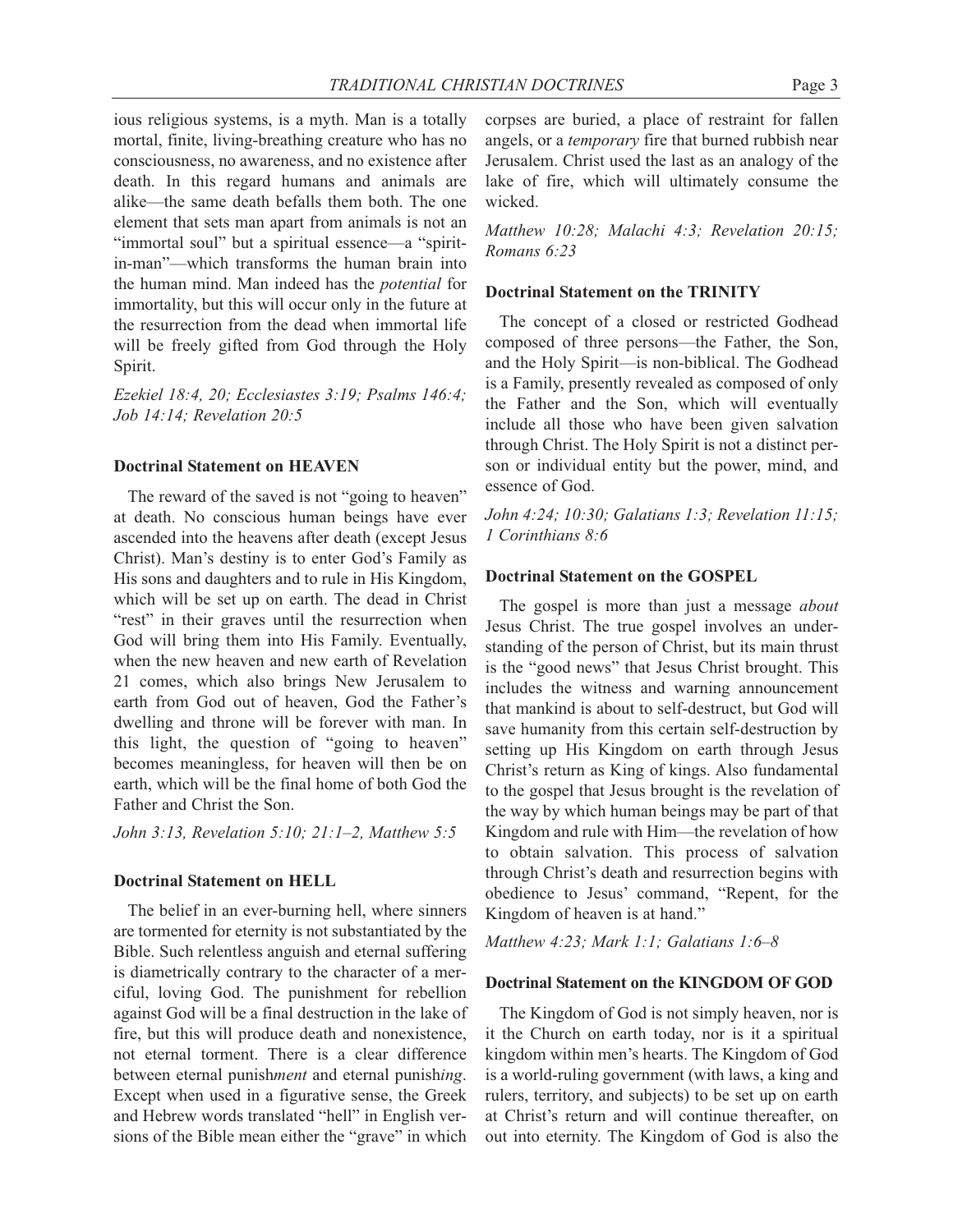Family of God into which man can be born again. The Family of God constitutes that Kingdom.

*Isaiah 2:3–4; Daniel 2:44; Zechariah 14:9; Revelation 5:10*

#### **Doctrinal Statement on BORN AGAIN**

The term "born again" (as used in John 3) is not synonymous with the immediate spiritual, mental, or emotional change (sometimes called "regeneration") one undergoes by accepting Christ or being baptized. What Jesus explained to Nicodemus using the term "born again" refers to the actual change from a physical body (and existence) to a spiritual body (and existence) that occurs at the resurrection to eternal life and not before. To avoid confusion of the point Jesus was making to Nicodemus, the Church of God uses terms (other than "born again") to describe a Christian being begotten with the Holy Spirit at baptism and the symbolic "new life" they lead.

*John 3:1–21; 1 Corinthians 15:35–58, 1 Peter 1:22–25*

#### **Doctrinal Statement on SUNDAY**

No biblical justification exists for observing the first day of the week; Sunday is nowhere sanctified in the Bible, nor is any special honor or significance ascribed to it. The seventh-day Sabbath was God's holy day from Creation and was kept by the early apostolic Church, and is kept by God's Church today. After all, to remember the Sabbath day and keep it holy is to obey the Fourth of the Ten Commandments.

*Exodus 20:8–11; Ezekiel 22:26; Mark 2:27–28; Luke 4:16; Acts 13:14–15, 42–44; Hebrews 4:9*

#### **Doctrinal Statement on CHRISTMAS**

Christmas is neither Christ's birthday nor a celebration Christians should observe. It is not mentioned in the Bible and in no way is an original Christian practice. As any encyclopedia will confirm, Christmas is an ancient pagan celebration, which predated Christianity, but was renamed and given new meaning when it was adopted into the professing Roman Universal (Catholic) Christian Churches. The Church of God movement recognizes references such as Jeremiah 10 are specifically about "idol worship" (rather than a Christmas tree tradition), but the curious practices today of yule logs, wreaths, and decorating Christmas trees is foreign to Scripture and more akin to characteristics of ancient sun worship and tree worship via evergreens.

#### *Deuteronomy 12:30–32; Jeremiah 10:2–5*

#### **Doctrinal Statement on EASTER**

As any encyclopedia will note, Easter is an adaptation of an ancient, pagan, pre-Christian festival for celebration, which was adopted by traditional Christianity in place of the biblical Passover. Easter is nowhere mentioned in the Bible as a Christian holiday. Instead, the Passover should be properly observed on the correct date in accordance with Christ's example and Paul's instructions. The Church of God recognizes that references such as Ezekiel 8 are specifically about "sun worship" (rather than an Easter sunrise service tradition), but the curious practices today of eggs, bunnies, candles, and sunrise services are foreign to Scripture and more akin to characteristics of ancient sun worship and spring fertility festivals.

*Deuteronomy 12:30–32; Jeremiah 10:2–5; 1 Corinthians 11:2, 23–26*

#### **Doctrinal Statement on THE RAPTURE**

The doctrine of a secret rapture during which Christ will clandestinely return to catch away the saints from the earth, protecting them from the great tribulation, is not biblical. It is neither taught nor mentioned in the New Testament. Christ will indeed come back to this earth, but it will be only once, with power and full glory, and will be totally visible to all human beings. This will occur at the final trumpet blast, concomitant with the first resurrection, which is after the great tribulation, and just after the seventh and last plague.

*Luke 21:25–28; 1 Thessalonians 4:13–17; Revelation 1:7; Zechariah 14:4*

#### **Doctrinal Statement on "THE LORD'S PRAYER"**

Repetitious recitations of the Lord's Prayer are not practiced as a Christian custom. Jesus admonished His disciples not to repeat ritualistic prayers over and over again to God, but rather pray from a fully active mind and heart. His sample prayer in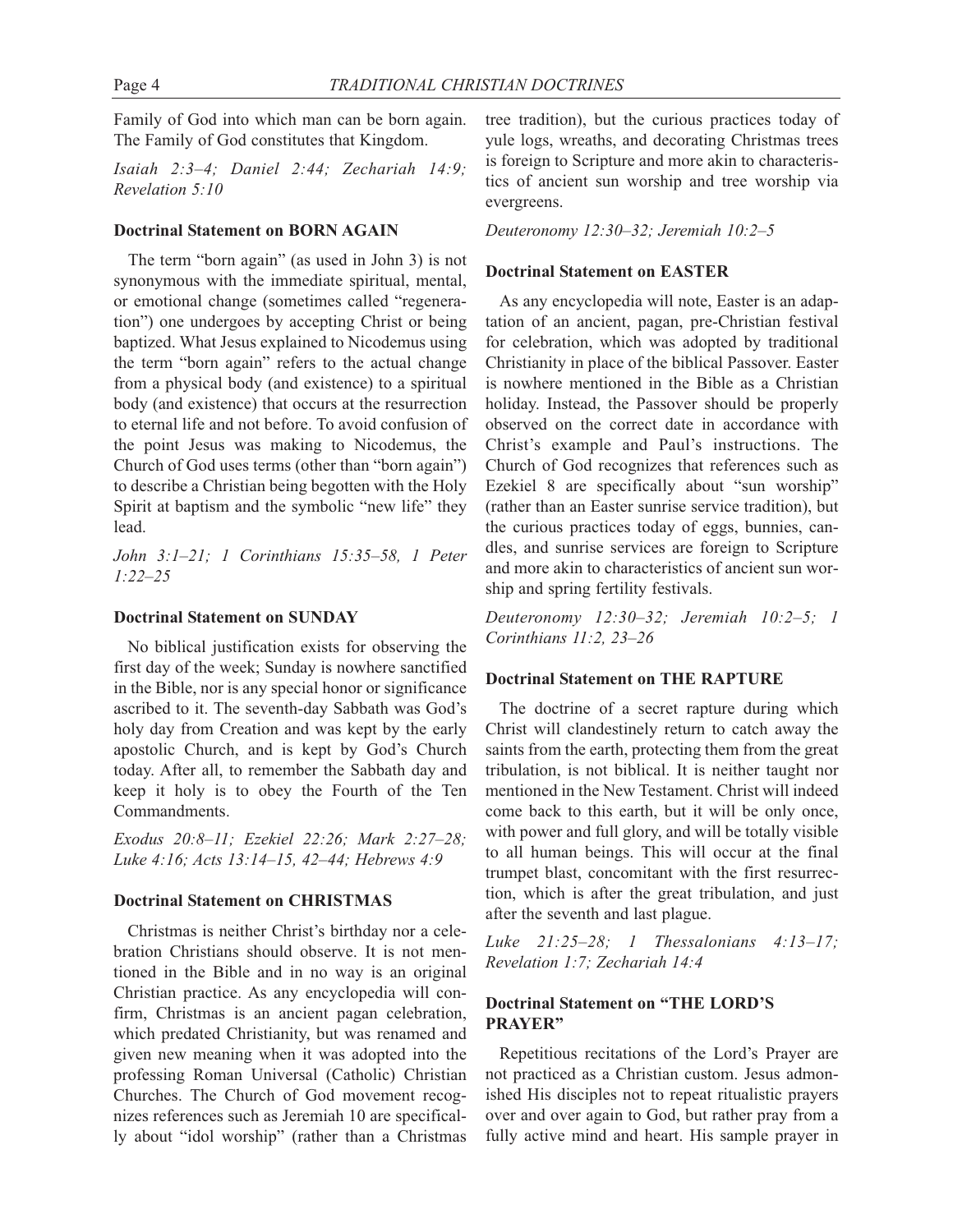Matthew 6:9–15 was given as an outline for prayer, showing His disciples how to pray and what to pray for and about. It's a template and is not intended to be repeated repetitiously like some superstitious mantra.

*Matthew 6:9–15; John 11:41–43; John 17*

#### **Doctrinal Statement on PREDESTINATION**

God has *not* predetermined, nor can He even know in advance, whether or not a person will yield himself to God, strive for perfection, and succeed in entering into His Kingdom. God has predestined that He will give human beings the opportunity to conform to the image of His Son if they decide to do so. God has also predestined that He would choose a certain group in this end time to fulfill His commission and qualify for His Kingdom now. Thus predestination refers solely to the *time* of one's calling, when God decides to open a person's mind to His truth, thereby giving him an opportunity for salvation.

*Romans 8:28–30; 10:1; Ephesians 1:3–11; Hebrews 6:4–6*

#### **Doctrinal Statement on SPEAKING IN TONGUES**

The biblical occurrences of "speaking in tongues" are neither the phenomenon often seen in charismatic circles nor a sign by which one judges whether God has begotten a person by His Holy Spirit. In complete contrast to the unintelligible verbal utterances of certain groups, for one to biblically "speak in tongues" means God has supernaturally given the gift of speaking in an actual foreign language to that person as a sign.

#### *Mark 16:17; Acts 2:7–11; 1 Corinthians 12:28, 30*

#### **Doctrinal on LAW AND GRACE**

To be "under grace" does not mean a person may disregard or disobey God's law by assuming Christ has "fulfilled" the law for him or that Christ must always forgive him. Grace is "favor" from God, unmerited pardon for sins that are past, granted because of His mercy and forgiveness. Grace in no way gives one license to disobey God. Man must keep God's commandments to be a true Christian. Salvation cannot be earned. It is a free gift that requires law (which defines sin), grace (which is the

forgiveness of sin), and faith in God. Good works are a consequence of that living faith.

*Ephesians 2:8; Romans 6:1–2; Matthew 5:8*

#### **Doctrinal Statement on INFANT BAPTISM**

The practice of infant baptism is not supported by biblical principle. Since persons are not born with "original sin" there is no need for them to be baptized in childhood. For one to be truly ready for the baptism described in the New Testament, one must be sufficiently mature to understand the Bible, believe in Jesus Christ, and be capable of real repentance.

*Luke 14:26–33; Acts 2:38; Acts 8:35–39; Acts 16:30–34*

#### **Doctrinal Statement on BAPTISM**

The traditional Christian practices of baptism by any method other than immersion—such as sprinkling, pouring, etc.—is not in accord with the teachings of the New Testament, indeed the symbolism likening baptism to the death of the "old" man, being buried with Christ, can be fully expressed only by total immersion in water.

*Romans 6:3–4; John 3:23; Acts 2:38; Acts 8:38–39*

#### **Doctrinal Statement on PENANCE**

God does not require penance, an imposed system of physical works, undertaken as punishment in token of penitence for sin. God totally forgives the sinner upon true repentance and acceptance of Christ's sacrifice as full payment for the penalty of sin. True repentance is toward God alone, and He demands no external manifestation before men. To repent is to reform both disposition (qualities of one's mind and character) and behavior. Scripture is also clear that repentance to God is not complete until a sinner does all he or she can to make things right with those impacted.

*Psalms 51:16–17; 103:11–13; 1 John 1:9*

#### **Doctrinal Statement on ETERNAL SECURITY**

The belief that a person, once converted, can never lose out on salvation is biblically unfounded. God wants us to grow in grace, knowledge, and character, and He gives us the free moral agency necessary. Christians are thereby not saved in the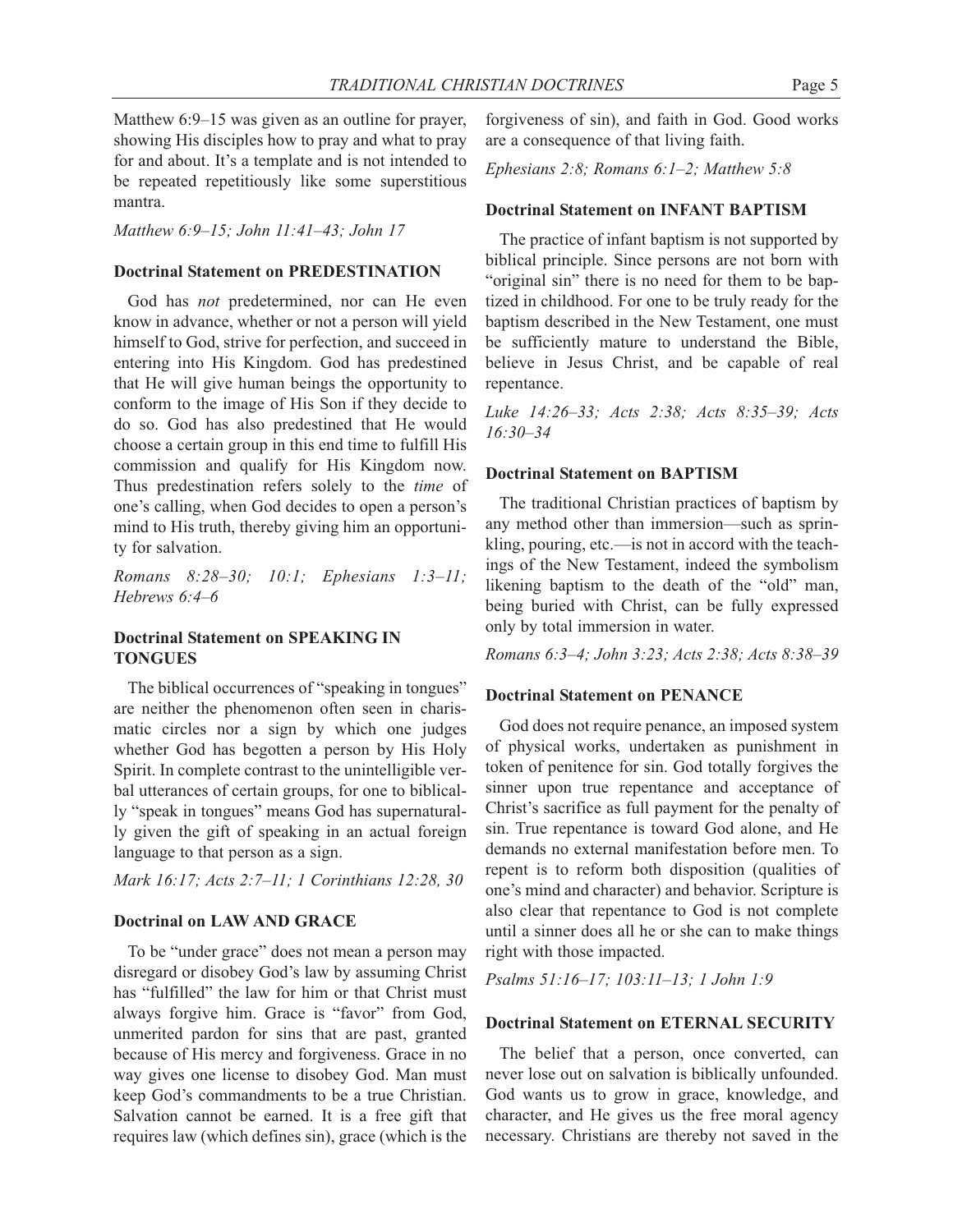ultimate sense until they have been finally born into God's Kingdom at the resurrection. While still living, Christians can have confidence and assurance of their salvation, with the understanding they can choose to lose their salvation by willfully rejecting God's way. Only at the resurrection or at death (whichever comes first), is the true Christian eternally secure.

*1 Corinthians 9:24–27; Hebrews 6:4–6; 10:26–27*

#### **Doctrinal Statement on UNIVERSALISM**

It is possible for human beings to reject God's truth, salvation, and thus be denied entry into God's Kingdom. The ultimate reconciliation of *all* humans and creatures to God is not taught in the Bible. If it were *im*possible to cast aside and renounce God, this would destroy the free moral agency crucially essential for building the character of God. God's will is that all men come to the knowledge of the truth and be saved. However, all will not choose to follow God and be granted salvation, though biblical indications are that the vast majority will joyously do so. Those who remain unrepentant will be consumed in the lake of fire.

*Ezekiel 33:11; Matthew 13:49–50; Revelation 20:15; 21:8*

#### **Doctrinal Statement on THE CHURCH**

A church is not, except in extended usage, a building or an edifice. It is rather the people who comprise the congregation, the collective "body of Christ," the group of called out believing Christians in whom God's Holy Spirit dwells. It can be applied to Christians as a whole or to an individual congregation.

*2 Corinthians 1:1; Galatians 1:13; 1 Timothy 3:15*

#### **Doctrinal Statement on THE CROSS**

The use of crosses, crucifixes, or the "sign of the cross" in prayer or worship is non-biblical and nonefficacious in a Christian's relationship with God and Christ. The image of a cross has no intrinsic spiritual value and apparently originated in non-Christian religions; for these reasons it is avoided. God instructs His people to worship Him without such external devices. Furthermore, a case can be made that He was crucified on a stake, tree, or pole (Greek: *stauros*), not a *crux*, meaning cross, which was used in the Latin Vulgate to describe the instrument used to crucify Christ. The cross was an ancient Chaldean pagan symbol.

*Exodus 20:4–6; Leviticus 26:1; John 4:24; Acts 5:30*

#### **Doctrinal Statement on PICTURES OF JESUS**

We do not know what Jesus looked like, and we should not make worshipful use of His pictures if we did. The pictures most often purporting to represent His face are mythical, inaccurate, and unbiblical, and are the product of mere human imagination. The use of any picture as a religious crutch breaks the spirit of the second commandment.

*Exodus 20:4–6; Isaiah 53:2; John 8:59*

#### **Doctrinal Statement on RELIGIOUS MEDALS/STATUES**

For man to make, venerate or use as reminders in worship such things as medals, statues, or images of "God" is forbidden by the second commandment. Man has direct access to God through Christ and needs no other intercessor or aid—no "holy" object or "holy" person—in personal worship.

*Exodus 20:4–6; 2 Kings 17:15; Exodus 32:5–6, 20*

#### **Doctrinal Statement on MINISTERIAL/RELI-GIOUS TITLES**

The use of religious titles that rightfully belong only to God, such as "Reverend" or "Father," are avoided for ministers. Respect for a person's office does not depend upon what title he uses. The Bible says, "Holy and Reverend is His [God's] name," not the name of any man.

*Matthew 23:6–10; Psalms 111:9; Proverbs 22:1*

#### **Doctrinal Statement on FAITH HEALING**

The attempt to promote faith healing as a public spectacle in a carnival-like atmosphere is contrary to both the example and intent of Scripture. Christ and the apostles healed as a witness to their preaching of the gospel, but today miraculous healings usually take place in a private and personal way.

*James 4:15; 5:14–15; Luke 8:52–56; 2 Kings 5:10–14*